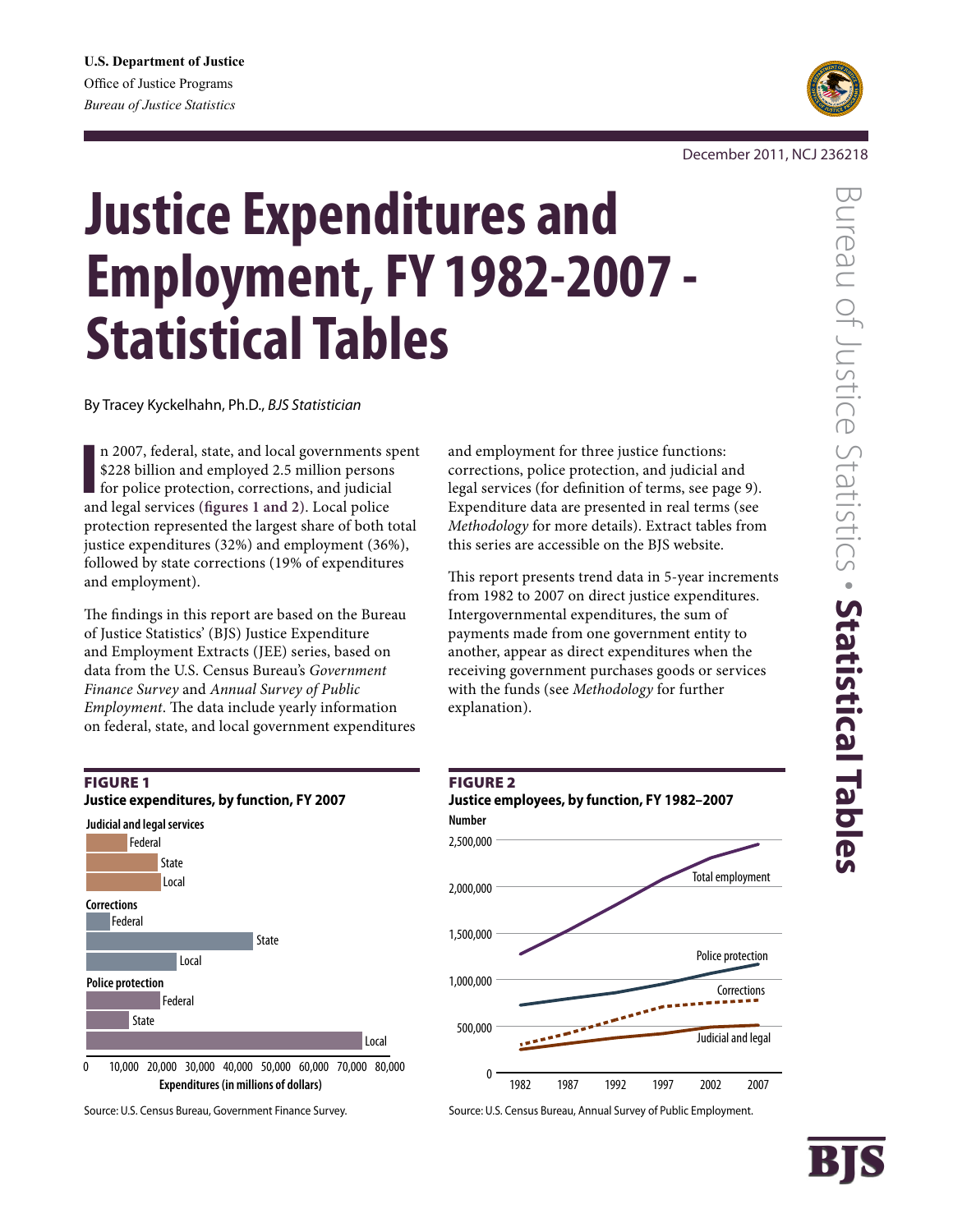# Direct expenditures, by justice function and level of government

- During 2007, the cost of the nation's police protection, corrections, and judicial and legal services was \$228 billion, an increase of 171% since 1982, after adjusting for inflation. Between 2002 and 2007, public expenditures for criminal and civil justice remained flat **(table 1)**.
- Between 1982 and 2002, federal expenditures increased 276%; state, 208%; and local, 132%, after adjusting for inflation. Between 2002 and 2007, federal expenditures increased 7% and local expenditures increased 1%, while state expenditures declined 5%.
- Federal expenditures increased from 11% of total expenditures to 16% between 1982 and 2007, while state expenditures increased from 30% to 33%, and local expenditures declined from 59% to 51% of total expenditures during this same period.
- Between 1982 and 2002, after adjusting for inflation, judicial and legal services expenditures increased 182%; police protection, 126%; and corrections, 255%. Between 2002 and 2007, judicial and legal services expenditures declined 3% and corrections declined 2%, while police protection expenditures increased 3% **(table 2)**.
- Judicial and legal services spending remained at 22% of total expenditures in 1982 and 2007, varying slightly over this time. During this same period, police protection declined from 53% to 46%, and corrections increased from 25% to 33%.
- Across all levels of government and justice functions, local police protection and state corrections expenditures were

## Per capita expenditures

- Per capita justice expenditures totaled \$755 per U.S. resident in 2007, a decline of 5% from the inflation adjusted 2002 peak of \$791 per resident **(table 6)**.
- In 2007, per capita expenditures were highest for police protection (\$344), followed by corrections (\$246) and judicial and legal services (\$165).

the largest components of justice spending between 1982 and 2007. Local police protection expenditures fell from 40% of total spending in 1982 to 32% in 2007, while state corrections increased from 16% in 1982 to 21% in 1997 and then decreased to 19% in 2007 (not shown in table).

- In 1982, local governments supplied about half (49%) of total judicial and legal services funding; by 2007, local (40%) and state (38%) governments contributed about the same percentage of total judicial and legal services funding **(table 3)**.
- The federal government contributed about a fifth of total expenditures on judicial and legal services both in 2007 (22%) and 1982 (16%).
- Most police protection expenditures were at the local level, 75% in 1982 and 70% in 2007, while federal government spending on police protection increased from 11% to 19% during this same period. State spending on police protection was stable from 1982 to 2007, comprising between 11% and 13% of total spending **(table 4)**.
- Corrections expenditures were concentrated primarily at the state level, varying slightly between 59% and 63% from 1982 to 2007 **(table 5)**.
- From 1982 to 2007, local corrections expenditures varied between 30% and 34% of total corrections spending while federal spending varied between 5% and 9% during this same period.
- Between 2002 and 2007, per capita expenditures fell the most for judicial and legal services (-7%) and corrections (-7%), followed by police protection (-2%).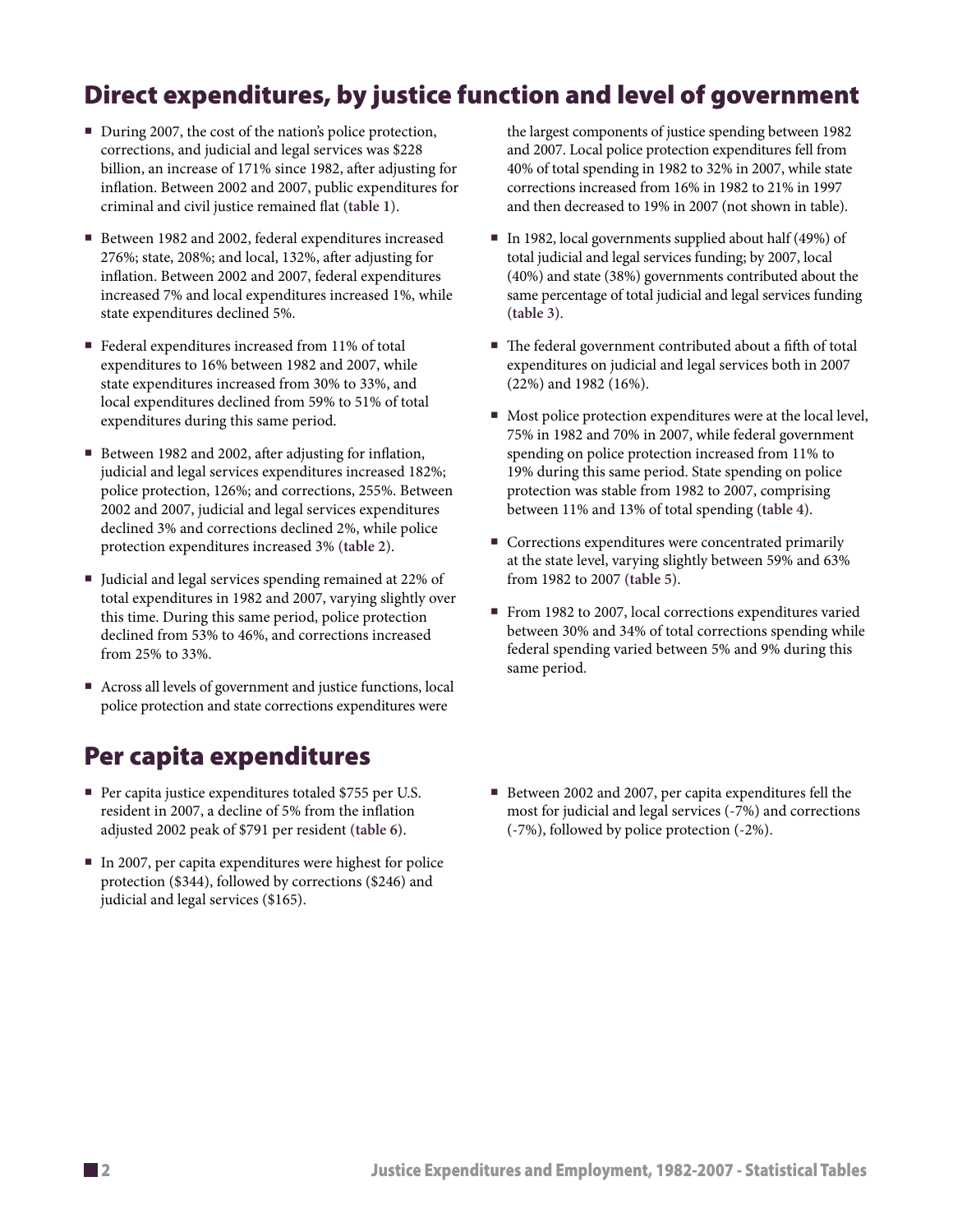# Employment, by justice function and level of government

- In 2007, a total of 2.5 million persons were employed in the nation's justice system, an increase of 93% from 1982, when 1.3 million persons were employed **(table 7)**.
- Between 1982 and 2002, federal justice system employment increased 115%; state, 118%; and local, 63%. Between 2002 and 2007, federal justice system employment increased 30%; state, 3%; and local, 5%.
- Federal employment increased from 7% of total justice employment in 1982 to 11% in 2007, while state employment increased from 27% to 31%, and local employment declined from 66% to 58% during this same period.
- Between 1982 and 2002, employment for judicial and legal services increased 97%; police protection, 47%; and corrections, 151%. Between 2002 and 2007, judicial and legal services employment increased 4%; police protection, 9%; and corrections, 4% **(table 8)**.
- As a percentage of total justice employment, judicial and legal services held steady, comprising 20% of total justice employment in 1982 and 21% in 2007. During this same period, police protection employment declined from 57% to 48% of total justice employment, and corrections employment increased from 24% to 32%.

## Employment rate

■ The justice employment rate increased from 5.5 employees per 1,000 U.S. residents in 1982 to 8.1 in 2001. This rate held steady between 2002 and 2007 **(table 12)**.

- Across all levels of government and justice functions, local police protection employment and state corrections employment had the greatest percentage of justice employees between 1982 and 2007. Local police protection employment fell from 47% of total justice employment in 1982 to 36% in 2007, while state corrections employment increased from 15% to 22% between 1982 and 1997, and declined to 19% in 2007 (not shown in table).
- Between 1982 and 2007, over half (53% to 57%) of judicial and legal services employees worked at the local level, about a third (30% to 35%) worked at the state level, and 11% to 14% worked at the federal level **(table 9)**.
- Between 1982 and 2007, about two-thirds (61% to 65%) of corrections employees worked at the state level, about a third (31% to 35%) worked at the local level, and 3% to 5% worked at the federal level **(table 10)**.
- Over three-quarters (76% to 82%) of police protection employees worked at the local level between 1982 and 2007. During this same period, 9% to 11% worked at the state level, and 8% to 14% worked at the federal level **(table 11)**.
- Across justice functions in 2007, the employment rate for police protection was the highest (3.9 per 1,000 U.S. residents), followed by corrections (2.6 per 1,000) and judicial and legal services (1.7 per 1,000).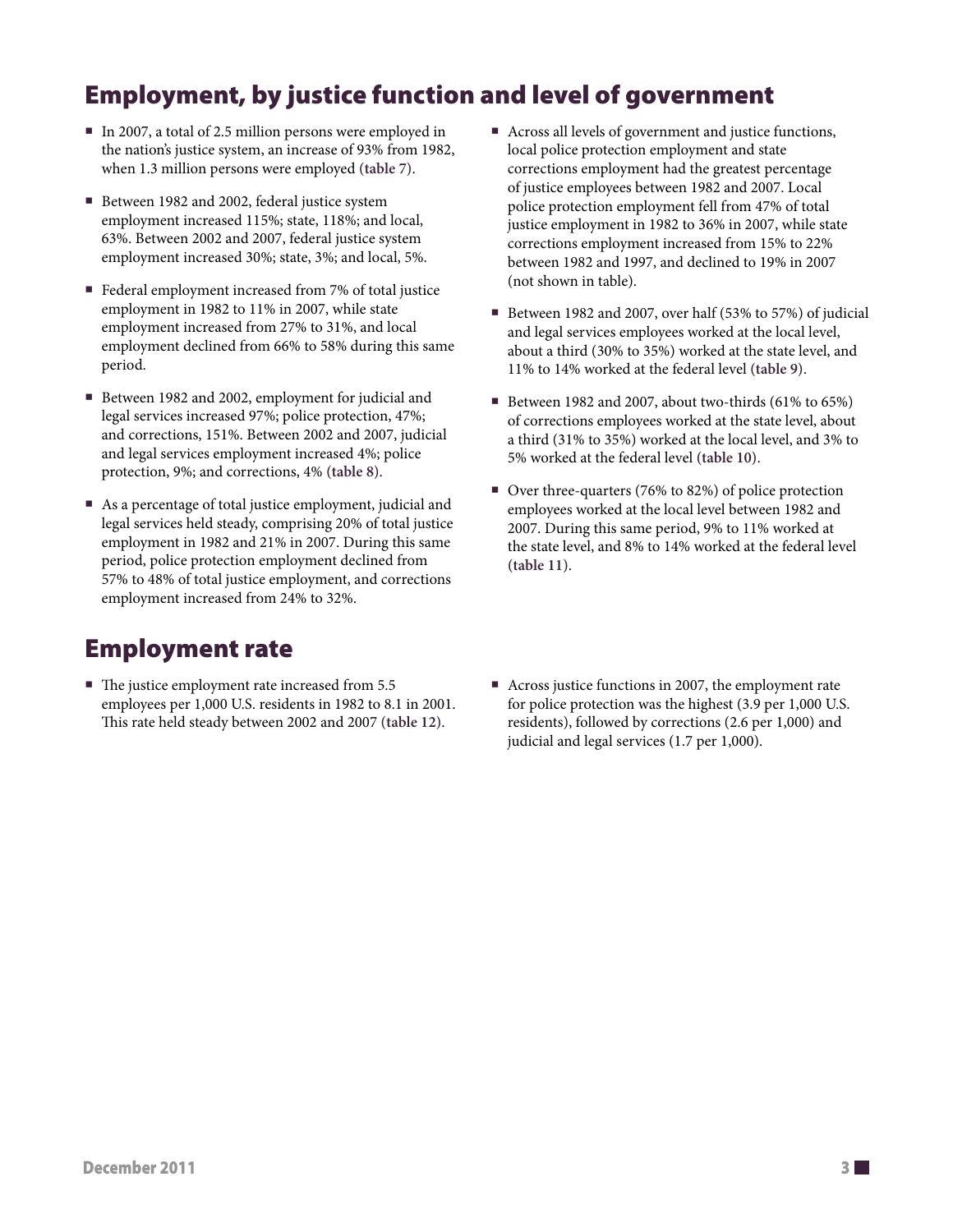# List of Tables

Table 1. **Total justice expenditures, by level of government, FY 1982-2007 (real dollars)**

Table 2. **Total justice expenditures, by justice function, FY 1982-2007 (real dollars)**

Table 3. **Distribution of judicial and legal services expenditures, by level of government, FY 1982-2007 (real dollars)**

Table 4. **Distribution of police protection expenditures, by level of government, FY 1982-2007 (real dollars)**

Table 5. **Distribution of corrections expenditures, by level of government, FY 1982-2007 (real dollars)**

Table 6. **Per capita justice expenditures, by function, FY 1982-2007 (real dollars)** 

Table 7. **Total justice employment, by level of government, FY 1982-2007**

Table 8. **Total justice employment, by justice function, FY 1982-2007**

Table 9. **Employment distribution for judicial and legal services, by level of government, FY 1982-2007**

Table 10. **Employment distribution for corrections, by level of government, FY 1982-2007**

Table 11. **Employment distribution for police protection, by level of government, FY 1982-2007**

Table 12. **Rate of justice employment, by function, FY 1982-2007**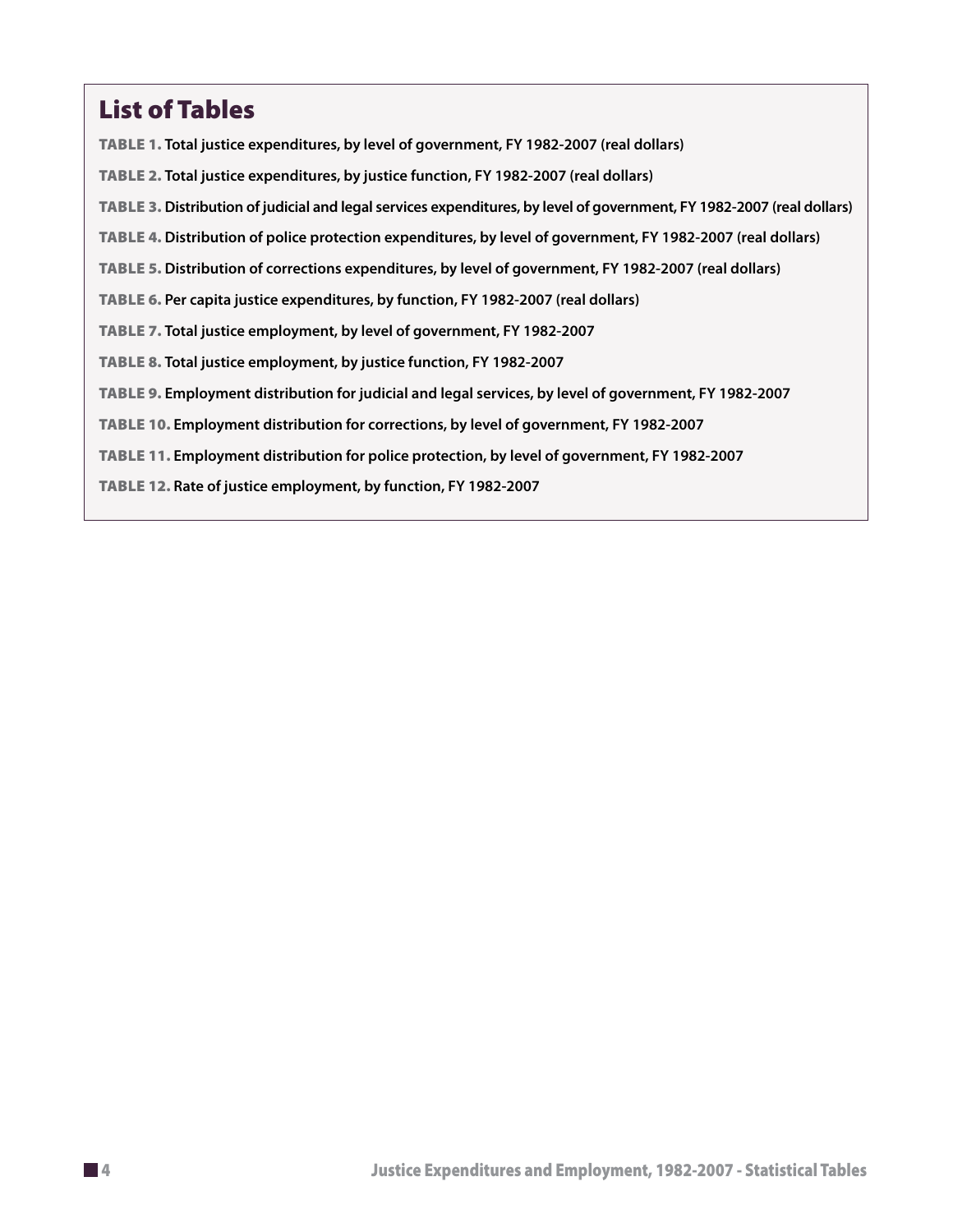## **TABLE 1 Total justice expenditures, by level of government, FY 1982–2007 (real dollars)**

|                                                                                                                                                               |          | <b>Expenditures (in millions)</b> |              |          | Percent of total distribution |         |              |       |  |
|---------------------------------------------------------------------------------------------------------------------------------------------------------------|----------|-----------------------------------|--------------|----------|-------------------------------|---------|--------------|-------|--|
| Year                                                                                                                                                          | Total    | Federal                           | <b>State</b> | Local    | Total                         | Federal | <b>State</b> | Local |  |
| 1982                                                                                                                                                          | \$84,129 | \$9,146                           | \$25,295     | \$49,688 | 100%                          | 10.9%   | 30.1%        | 59.1% |  |
| 1987                                                                                                                                                          | 114,484  | 13,553                            | 36,090       | 64,841   | 100%                          | 11.8    | 31.5         | 56.6  |  |
| 1992                                                                                                                                                          | 154,912  | 21,543                            | 50,309       | 83,060   | 100%                          | 13.9    | 32.5         | 53.6  |  |
| 1997                                                                                                                                                          | 189,463  | 28,053                            | 62,563       | 98,847   | 100%                          | 14.8    | 33.0         | 52.2  |  |
| 2002                                                                                                                                                          | 227,672  | 34,359                            | 77.964       | 115,349  | 100%                          | 15.1    | 34.2         | 50.7  |  |
| 2007                                                                                                                                                          | 227,563  | 36,899                            | 74,326       | 116,338  | 100%                          | 16.2    | 32.7         | 51.1  |  |
| Percent change                                                                                                                                                |          |                                   |              |          |                               |         |              |       |  |
| 1982-2002                                                                                                                                                     | 170.6%   | 275.7%                            | 208.2%       | 132.1%   |                               |         |              |       |  |
| 2002-2007                                                                                                                                                     | 0.0      | 7.4                               | $-4.7$       | 0.9      |                               |         |              |       |  |
| Note Detail may not sum to total due to reunding Covernment evanglitures for fiscal vears preseding 2007 were inflation adjusted to 2007 constant dellars, as |          |                                   |              |          |                               |         |              |       |  |

Note: Detail may not sum to total due to rounding. Government expenditures for fiscal years preceding 2007 were inflation adjusted to 2007 constant dollars, as appropriate for state and local government spending and nondefense federal spending. (See *Methodology*.)

Source: U.S. Census Bureau, Government Finance Survey.

#### Table 2

#### **Total justice expenditures, by justice function, FY 1982–2007 (real dollars)**

|                |          | <b>Expenditures (in millions)</b> |                      |                    | Percent of total distribution |                                       |                      |                    |  |  |
|----------------|----------|-----------------------------------|----------------------|--------------------|-------------------------------|---------------------------------------|----------------------|--------------------|--|--|
| Year           | Total    | Judicial and<br>legal services    | Police<br>protection | <b>Corrections</b> | Total                         | <b>Judicial and</b><br>legal services | Police<br>protection | <b>Corrections</b> |  |  |
| 1982           | \$84,129 | \$18,132                          | \$44,625             | \$21,371           | 100%                          | 21.6%                                 | 53.0%                | 25.4%              |  |  |
| 1987           | 114,484  | 24,356                            | 55,903               | 34,226             | 100%                          | 21.3                                  | 48.8                 | 29.9               |  |  |
| 1992           | 154,912  | 34,576                            | 68,216               | 52,120             | 100%                          | 22.3                                  | 44.0                 | 33.6               |  |  |
| 1997           | 189,463  | 41,383                            | 84,198               | 63,884             | 100%                          | 21.8                                  | 44.4                 | 33.7               |  |  |
| 2002           | 227,672  | 51,052                            | 100.685              | 75,933             | 100%                          | 22.4                                  | 44.2                 | 33.4               |  |  |
| 2007           | 227.563  | 49.721                            | 103,643              | 74,198             | 100%                          | 21.8                                  | 45.5                 | 32.6               |  |  |
| Percent change |          |                                   |                      |                    |                               |                                       |                      |                    |  |  |
| 1982-2002      | 170.6%   | 181.6%                            | 125.6%               | 255.3%             |                               |                                       |                      |                    |  |  |
| 2002-2007      | 0.0      | $-2.6$                            | 2.9                  | $-2.3$             |                               |                                       |                      |                    |  |  |

Note: Detail may not sum to total due to rounding. Government expenditures for fiscal years preceding 2007 were inflation adjusted to 2007 constant dollars, as appropriate for state and local government spending and nondefense federal spending. (See *Methodology*.)

Source: U.S. Census Bureau, Government Finance Survey.

#### **TABLE 3 Distribution of judicial and legal services expenditures, by level of government, FY 1982–2007 (real dollars)**

|                                                                                                                 |          | <b>Expenditures (in millions)</b> |              |         | Percent of total distribution |         |              |       |  |
|-----------------------------------------------------------------------------------------------------------------|----------|-----------------------------------|--------------|---------|-------------------------------|---------|--------------|-------|--|
| Year                                                                                                            | Total    | Federal                           | <b>State</b> | Local   | Total                         | Federal | <b>State</b> | Local |  |
| 1982                                                                                                            | \$18,132 | \$2,978                           | \$6,189      | \$8,965 | 100%                          | 16.4%   | 34.1%        | 49.4% |  |
| 1987                                                                                                            | 24,356   | 4.256                             | 7.984        | 12,116  | 100%                          | 17.5    | 32.8         | 49.7  |  |
| 1992                                                                                                            | 34,576   | 7.030                             | 10.891       | 16,655  | 100%                          | 20.3    | 31.5         | 48.2  |  |
| 1997                                                                                                            | 41,383   | 9,408                             | 12,655       | 19,320  | 100%                          | 22.7    | 30.6         | 46.7  |  |
| 2002                                                                                                            | 51,052   | 10,997                            | 18,526       | 21,529  | 100%                          | 21.5    | 36.3         | 42.2  |  |
| 2007                                                                                                            | 49.721   | 10.954                            | 18.921       | 19,846  | 100%                          | 22.0    | 38.1         | 39.9  |  |
| Percent change                                                                                                  |          |                                   |              |         |                               |         |              |       |  |
| 1982-2002                                                                                                       | 181.6%   | 269.3%                            | 199.3%       | 140.1%  |                               |         |              |       |  |
| 2002-2007                                                                                                       | -2.6     | $-0.4$                            | 2.1          | $-7.8$  |                               |         |              |       |  |
| NE DI SALAM SERIES SERIES DE LA PROVINCIA DE LA PRODUCTIVA DE LA PRODUCTIVA DE LA PRODUCTIVA DE LA PRODUCTIVA D |          |                                   |              |         |                               |         |              |       |  |

Note: Detail may not sum to total due to rounding. Government expenditures for fiscal years preceding 2007 were inflation adjusted to 2007 constant dollars, as appropriate for state and local government spending and nondefense federal spending. (See *Methodology*.)

Source: U.S. Census Bureau, Government Finance Survey.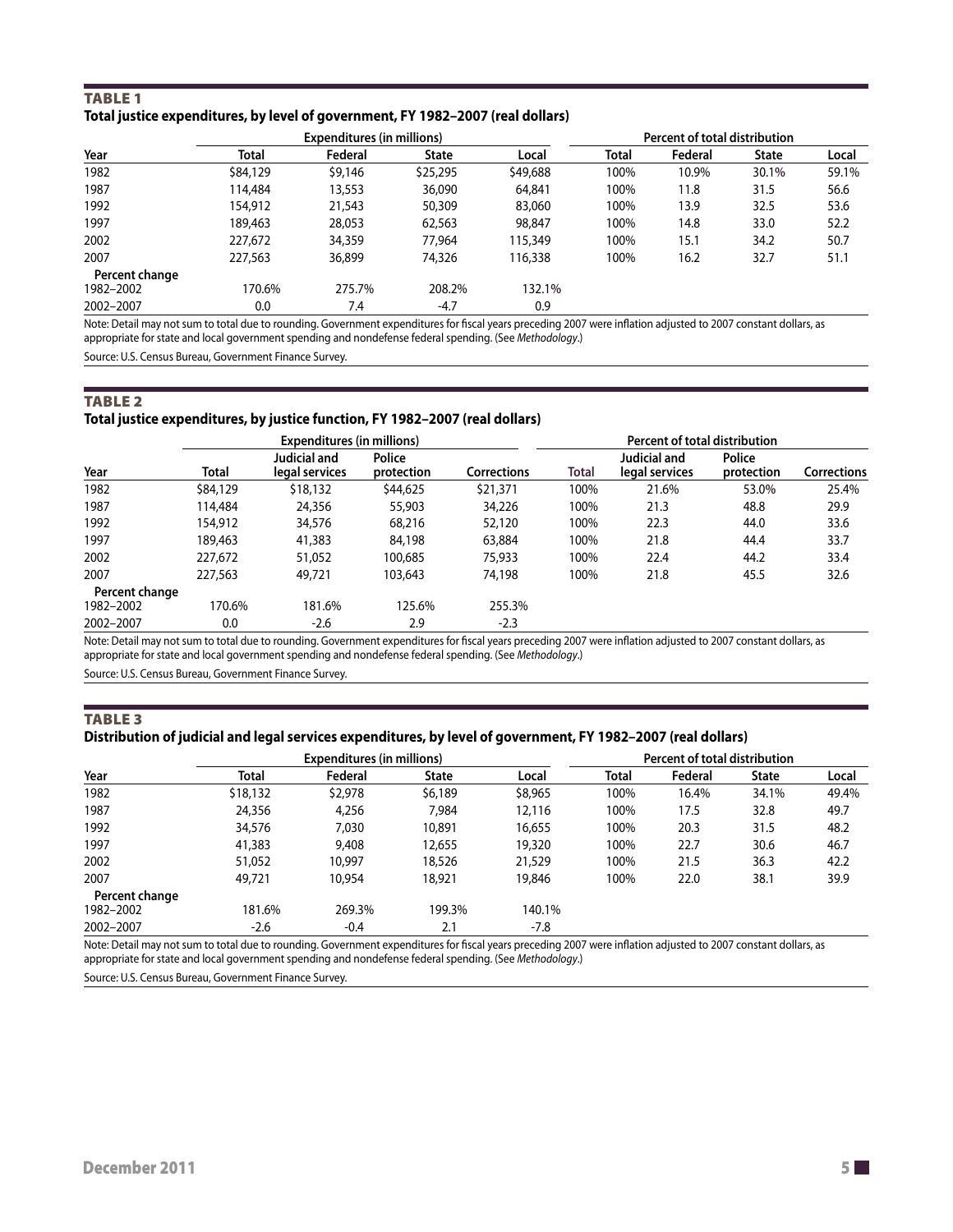## **TABLE 4 Distribution of police protection expenditures, by level of government, FY 1982–2007 (real dollars)**

|                                                                                                                                                          |              | <b>Expenditures (in millions)</b> |         |          | Percent of total distribution |         |       |       |  |
|----------------------------------------------------------------------------------------------------------------------------------------------------------|--------------|-----------------------------------|---------|----------|-------------------------------|---------|-------|-------|--|
| Year                                                                                                                                                     | <b>Total</b> | Federal                           | State   | Local    | <b>Total</b>                  | Federal | State | Local |  |
| 1982                                                                                                                                                     | \$44,625     | \$5,069                           | \$5,904 | \$33,652 | 100%                          | 11.4%   | 13.2% | 75.4% |  |
| 1987                                                                                                                                                     | 55,903       | 7.564                             | 7.128   | 41,211   | 100%                          | 13.5    | 12.8  | 73.7  |  |
| 1992                                                                                                                                                     | 68,216       | 10,674                            | 8.255   | 49.287   | 100%                          | 15.6    | 12.1  | 72.3  |  |
| 1997                                                                                                                                                     | 84,198       | 13,819                            | 9,853   | 60,526   | 100%                          | 16.4    | 11.7  | 71.9  |  |
| 2002                                                                                                                                                     | 100.685      | 17.648                            | 12,533  | 70,504   | 100%                          | 17.5    | 12.4  | 70.0  |  |
| 2007                                                                                                                                                     | 103,643      | 19,617                            | 11,383  | 72,643   | 100%                          | 18.9    | 11.0  | 70.1  |  |
| Percent change                                                                                                                                           |              |                                   |         |          |                               |         |       |       |  |
| 1982-2002                                                                                                                                                | 125.6%       | 248.2%                            | 112.3%  | 109.5%   |                               |         |       |       |  |
| 2002-2007                                                                                                                                                | 2.9          | 11.2                              | $-9.2$  | 3.0      |                               |         |       |       |  |
| Neter Detail married and textel ducte according Carenous and amenditure for facel many mass disc 2007 may inflation adjusted to 2007 accepted to Hang as |              |                                   |         |          |                               |         |       |       |  |

Note: Detail may not sum to total due to rounding. Government expenditures for fiscal years preceding 2007 were inflation adjusted to 2007 constant dollars, as appropriate for state and local government spending and nondefense federal spending. (See *Methodology*.)

Source: U.S. Census Bureau, Government Finance Survey.

#### Table 5

#### **Distribution of corrections expenditures, by level of government, FY 1982–2007 (real dollars)**

|                |              | <b>Expenditures (in millions)</b> |              | Percent of total distribution |              |         |              |       |
|----------------|--------------|-----------------------------------|--------------|-------------------------------|--------------|---------|--------------|-------|
| Year           | <b>Total</b> | Federal                           | <b>State</b> | Local                         | <b>Total</b> | Federal | <b>State</b> | Local |
| 1982           | \$21,371     | \$1,099                           | \$13,204     | \$7,068                       | 100%         | 5.1%    | 61.8%        | 33.1% |
| 1987           | 34,226       | .732                              | 20,978       | 11,516                        | 100%         | 5.1     | 61.3         | 33.6  |
| 1992           | 52,120       | 3,839                             | 31,163       | 17,118                        | 100%         | 7.4     | 59.8         | 32.8  |
| 1997           | 63,884       | 4,826                             | 40.057       | 19.001                        | 100%         | 7.6     | 62.7         | 29.7  |
| 2002           | 75,933       | 5.715                             | 46,904       | 23,314                        | 100%         | 7.5     | 61.8         | 30.7  |
| 2007           | 74,198       | 6,328                             | 44,021       | 23,849                        | 100%         | 8.5     | 59.3         | 32.1  |
| Percent change |              |                                   |              |                               |              |         |              |       |
| 1982-2002      | 255.3%       | 420.0%                            | 255.2%       | 229.9%                        |              |         |              |       |
| 2002-2007      | $-2.3$       | 10.7                              | $-6.7$       | 2.3                           |              |         |              |       |

Note: Detail may not sum to total due to rounding. Government expenditures for fiscal years preceding 2007 were inflation adjusted to 2007 constant dollars, as appropriate for state and local government spending and nondefense federal spending. (See *Methodology*.)

Source: U.S. Census Bureau, Government Finance Survey.

## Table 6

#### **Per capita justice expenditures, by function, FY 1982–2007 (real dollars)**

|      |                 |                                     | Expenditures (per capita) |                                |                      |                    |  |  |  |  |
|------|-----------------|-------------------------------------|---------------------------|--------------------------------|----------------------|--------------------|--|--|--|--|
| Year | U.S. population | Total expenditures<br>(in millions) | Total                     | Judicial and<br>legal services | Police<br>protection | <b>Corrections</b> |  |  |  |  |
| 1982 | 231,664,000     | \$84,129                            | \$363                     | \$78                           | \$193                | \$92               |  |  |  |  |
| 1987 | 242,289,000     | 114,484                             | 473                       | 101                            | 231                  | 141                |  |  |  |  |
| 1992 | 255,030,000     | 154,912                             | 607                       | 136                            | 267                  | 204                |  |  |  |  |
| 1997 | 267,784,000     | 189,463                             | 708                       | 155                            | 314                  | 239                |  |  |  |  |
| 2002 | 287,804,000     | 227,672                             | 791                       | 177                            | 350                  | 264                |  |  |  |  |
| 2007 | 301,580,000     | 227,563                             | 755                       | 165                            | 344                  | 246                |  |  |  |  |

Note: Government expenditures for fiscal years preceding 2007 were inflation-adjusted to 2007 constant dollars, as appropriate for state and local government spending and nondefense federal spending. (See *Methodology*.)

Sources: U.S. Census Bureau, Government Finance Survey, Annual Population Estimates 2000–2009, and Historical National Population Estimates: July 1, 1900 to July 1, 1999.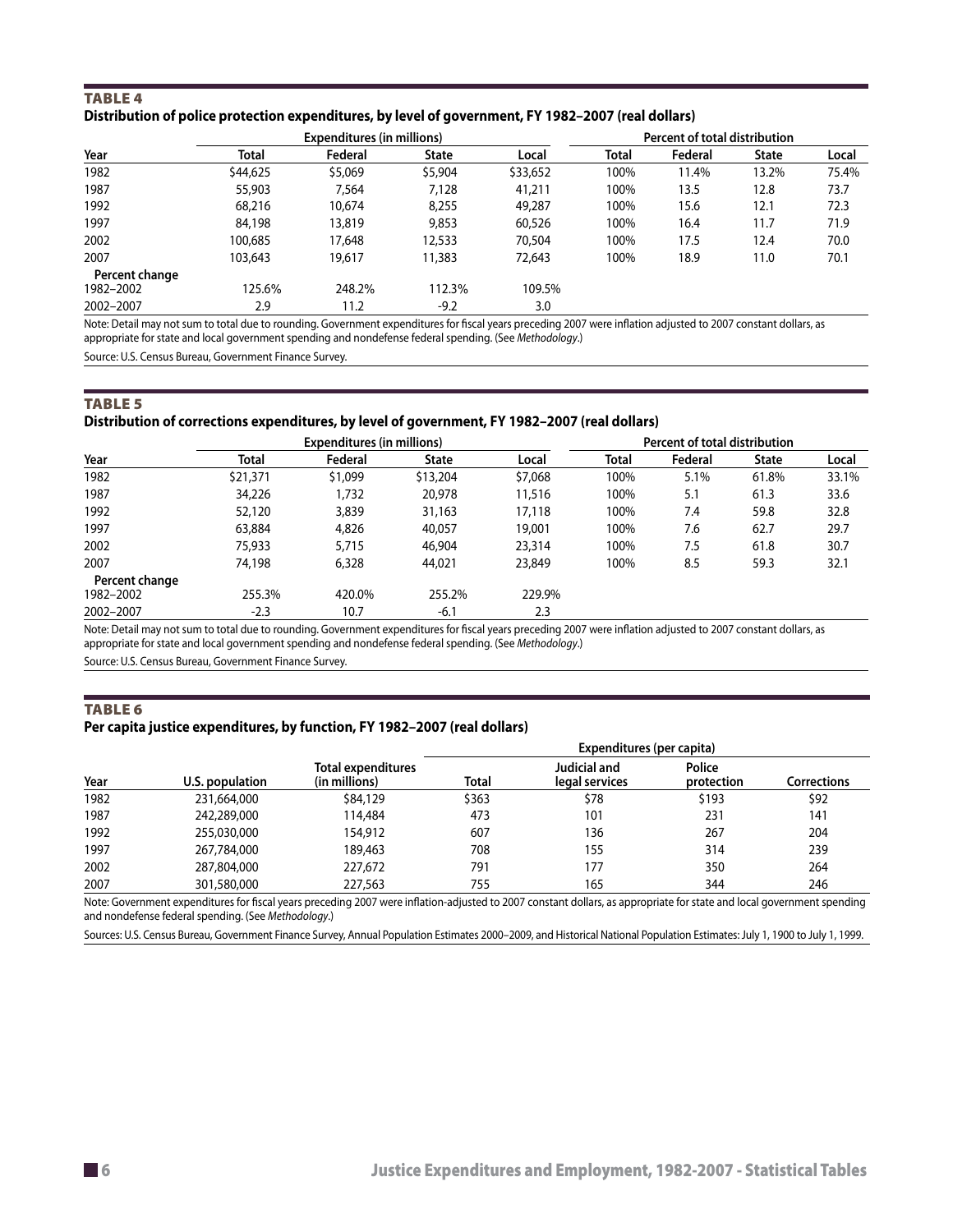#### TABLE<sub>7</sub> **Total justice employment, by level of government, FY 1982–2007**

|                                                                   |              | Number of employees |              |           | Percent of total distribution |         |       |       |  |
|-------------------------------------------------------------------|--------------|---------------------|--------------|-----------|-------------------------------|---------|-------|-------|--|
| Year                                                              | <b>Total</b> | Federal             | <b>State</b> | Local     | Total                         | Federal | State | Local |  |
| 1982                                                              | 1,270,342    | 94,555              | 341,010      | 834,777   | 100%                          | 7.4%    | 26.8% | 65.7% |  |
| 1987                                                              | 1.524.976    | 121,321             | 451,633      | 952,022   | 100%                          | 8.0     | 29.6  | 62.4  |  |
| 1992                                                              | 1.797.704    | 162,202             | 548,139      | 1,087,363 | 100%                          | 9.0     | 30.5  | 60.5  |  |
| 1997                                                              | 2,078,192    | 176,739             | 690,807      | 1,210,646 | 100%                          | 8.5     | 33.2  | 58.3  |  |
| 2002                                                              | 2,304,201    | 203,099             | 742,373      | 1,358,729 | 100%                          | 8.8     | 32.2  | 59.0  |  |
| 2007                                                              | 2,450,195    | 263,840             | 761,201      | 1,425,154 | 100%                          | 10.8    | 31.1  | 58.2  |  |
| Percent change                                                    |              |                     |              |           |                               |         |       |       |  |
| 1982-2002                                                         | 81.4%        | 114.8%              | 117.7%       | 62.8%     |                               |         |       |       |  |
| 2002-2007                                                         | 6.3          | 29.9                | 2.5          | 4.9       |                               |         |       |       |  |
| Note: Employment includes both full-time and part-time employees. |              |                     |              |           |                               |         |       |       |  |
| Source: U.S. Census Bureau, Annual Survey of Public Employment.   |              |                     |              |           |                               |         |       |       |  |

#### TABLE<sub>8</sub>

#### **Total justice employment, by justice function, FY 1982–2007**

|                |              | <b>Number of employees</b>                                        |                      |                    | Percent of total distribution |                                |                      |                    |  |  |
|----------------|--------------|-------------------------------------------------------------------|----------------------|--------------------|-------------------------------|--------------------------------|----------------------|--------------------|--|--|
| Year           | <b>Total</b> | Judicial and<br>legal services                                    | Police<br>protection | <b>Corrections</b> | <b>Total</b>                  | Judicial and<br>legal services | Police<br>protection | <b>Corrections</b> |  |  |
| 1982           | 1,270,342    | 247.697                                                           | 723,923              | 298,722            | 100%                          | 19.5%                          | 57.0%                | 23.5%              |  |  |
| 1987           | 1,524,976    | 312,331                                                           | 792.831              | 419,814            | 100%                          | 20.5                           | 52.0                 | 27.5               |  |  |
| 1992           | 1.797.704    | 373,611                                                           | 857,593              | 566,500            | 100%                          | 20.8                           | 47.7                 | 31.5               |  |  |
| 1997           | 2.078.192    | 419.072                                                           | 950.877              | 708,243            | 100%                          | 20.2                           | 45.8                 | 34.1               |  |  |
| 2002           | 2,304,201    | 488,841                                                           | 1,065,078            | 750,282            | 100%                          | 21.2                           | 46.2                 | 32.6               |  |  |
| 2007           | 2.450.195    | 508,985                                                           | 1,163,412            | 777.798            | 100%                          | 20.8                           | 47.5                 | 31.7               |  |  |
| Percent change |              |                                                                   |                      |                    |                               |                                |                      |                    |  |  |
| 1982-2002      | 81.4%        | 97.4%                                                             | 47.1%                | 151.2%             |                               |                                |                      |                    |  |  |
| 2002-2007      | 6.3          | 4.1                                                               | 9.2                  | 3.7                |                               |                                |                      |                    |  |  |
|                |              | Note: Employment includes both full-time and part-time employees. |                      |                    |                               |                                |                      |                    |  |  |
|                |              | Source: U.S. Census Bureau, Annual Survey of Public Employment.   |                      |                    |                               |                                |                      |                    |  |  |

## TABLE<sub>9</sub>

## **Employment distribution for judicial and legal services, by level of government, FY 1982–2007**

|                                                                   |         | <b>Number of employees</b> |              |         | Percent of total distribution |         |              |       |  |
|-------------------------------------------------------------------|---------|----------------------------|--------------|---------|-------------------------------|---------|--------------|-------|--|
| Year                                                              | Total   | Federal                    | <b>State</b> | Local   | <b>Total</b>                  | Federal | <b>State</b> | Local |  |
| 1982                                                              | 247.697 | 28,588                     | 79,825       | 139,284 | 100%                          | 11.5%   | 32.2%        | 56.2% |  |
| 1987                                                              | 312,331 | 35,668                     | 100.108      | 176,555 | 100%                          | 11.4    | 32.1         | 56.5  |  |
| 1992                                                              | 373,611 | 50,768                     | 113,548      | 209,295 | 100%                          | 13.6    | 30.4         | 56.0  |  |
| 1997                                                              | 419,072 | 52,636                     | 138,674      | 227.762 | 100%                          | 12.6    | 33.1         | 54.3  |  |
| 2002                                                              | 488,841 | 59,576                     | 164,624      | 264,641 | 100%                          | 12.2    | 33.7         | 54.1  |  |
| 2007                                                              | 508,985 | 60.742                     | 177,530      | 270.713 | 100%                          | 11.9    | 34.9         | 53.2  |  |
| Percent change                                                    |         |                            |              |         |                               |         |              |       |  |
| 1982-2002                                                         | 97.4%   | 108.4%                     | 106.2%       | 90.0%   |                               |         |              |       |  |
| 2002-2007                                                         | 4.1     | 2.0                        | 7.8          | 2.3     |                               |         |              |       |  |
| Note: Employment includes both full-time and part-time employees. |         |                            |              |         |                               |         |              |       |  |
| Source: U.S. Census Bureau, Annual Survey of Public Employment.   |         |                            |              |         |                               |         |              |       |  |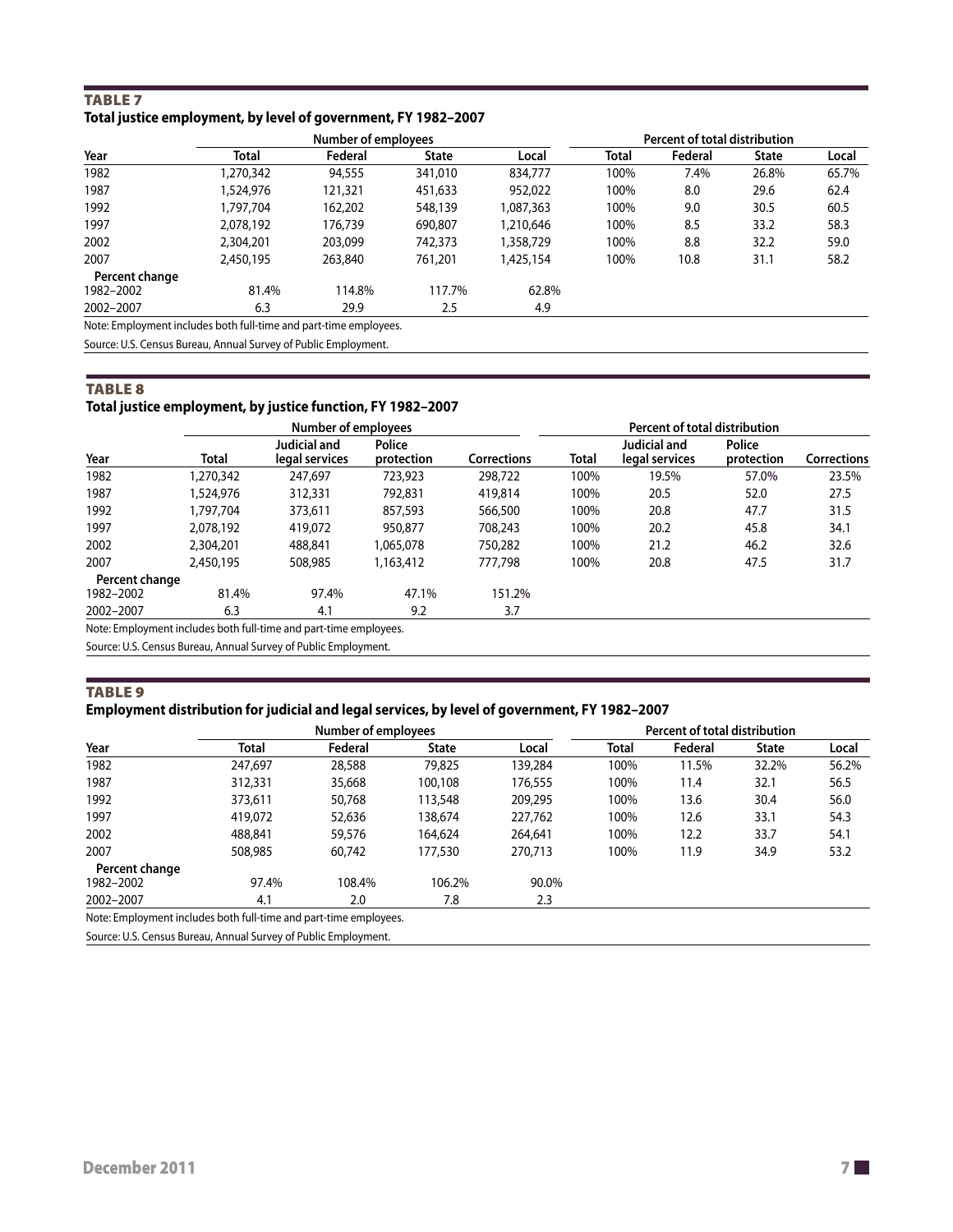#### TABLE 10 **Employment distribution for corrections, by level of government, FY 1982–2007**

|                                                                   |         | Number of employees |              |         | Percent of total distribution |         |              |       |  |
|-------------------------------------------------------------------|---------|---------------------|--------------|---------|-------------------------------|---------|--------------|-------|--|
| Year                                                              | Total   | Federal             | <b>State</b> | Local   | Total                         | Federal | <b>State</b> | Local |  |
| 1982                                                              | 298,722 | 10,045              | 183,647      | 105,030 | 100%                          | 3.4%    | 61.5%        | 35.2% |  |
| 1987                                                              | 419,814 | 12,860              | 263,954      | 143,000 | 100%                          | 3.1     | 62.9         | 34.1  |  |
| 1992                                                              | 566,500 | 23,818              | 347.985      | 194.697 | 100%                          | 4.2     | 61.4         | 34.4  |  |
| 1997                                                              | 708,243 | 29,809              | 458,188      | 220,246 | 100%                          | 4.2     | 64.7         | 31.1  |  |
| 2002                                                              | 750,282 | 34,245              | 466.824      | 249,213 | 100%                          | 4.6     | 62.2         | 33.2  |  |
| 2007                                                              | 777.798 | 36,654              | 475,024      | 266,120 | 100%                          | 4.7     | 61.1         | 34.2  |  |
| Percent change                                                    |         |                     |              |         |                               |         |              |       |  |
| 1982-2002                                                         | 151.2%  | 240.9%              | 154.2%       | 137.3%  |                               |         |              |       |  |
| 2002-2007                                                         | 3.7     | 7.0                 | 1.8          | 6.8     |                               |         |              |       |  |
| Note: Employment includes both full-time and part-time employees. |         |                     |              |         |                               |         |              |       |  |
| Source: U.S. Census Bureau, Annual Survey of Public Employment.   |         |                     |              |         |                               |         |              |       |  |

#### Table 11

#### **Employment distribution for police protection, by level of government, FY 1982–2007**

|                                                                   |           | Number of employees |              |         | Percent of total distribution |         |              |       |  |
|-------------------------------------------------------------------|-----------|---------------------|--------------|---------|-------------------------------|---------|--------------|-------|--|
| Year                                                              | Total     | Federal             | <b>State</b> | Local   | <b>Total</b>                  | Federal | <b>State</b> | Local |  |
| 1982                                                              | 723,923   | 55,922              | 77,538       | 590,463 | 100%                          | 7.7%    | 10.7%        | 81.6% |  |
| 1987                                                              | 792,831   | 72,793              | 87,571       | 632,467 | 100%                          | 9.2     | 11           | 79.8  |  |
| 1992                                                              | 857,593   | 87,616              | 86,606       | 683,371 | 100%                          | 10.2    | 10.1         | 79.7  |  |
| 1997                                                              | 950.877   | 94,294              | 93,945       | 762,638 | 100%                          | 9.9     | 9.9          | 80.2  |  |
| 2002                                                              | 1.065.078 | 109,278             | 110,925      | 844,875 | 100%                          | 10.3    | 10.4         | 79.3  |  |
| 2007                                                              | 1,163,412 | 166,444             | 108,647      | 888,321 | 100%                          | 14.3    | 9.3          | 76.4  |  |
| Percent change                                                    |           |                     |              |         |                               |         |              |       |  |
| 1982-2002                                                         | 47.1%     | 95.4%               | 43.1%        | 43.1%   |                               |         |              |       |  |
| 2002-2007                                                         | 9.2       | 52.3                | $-2.1$       | 5.1     |                               |         |              |       |  |
| Note: Employment includes both full-time and part-time employees. |           |                     |              |         |                               |         |              |       |  |

Source: U.S. Census Bureau, Annual Survey of Public Employment.

#### Table 12

#### **Rate of justice employment, by function, FY 1982–2007**

|      |                                                                                                                                                                            |                                    | Employment (per 1,000 U.S. residents) |                                |                      |                    |  |  |  |
|------|----------------------------------------------------------------------------------------------------------------------------------------------------------------------------|------------------------------------|---------------------------------------|--------------------------------|----------------------|--------------------|--|--|--|
| Year | U.S. population                                                                                                                                                            | <b>Total iustice</b><br>employment | <b>Total</b>                          | Judicial and<br>legal services | Police<br>protection | <b>Corrections</b> |  |  |  |
| 1982 | 231,664,000                                                                                                                                                                | 1,270,342                          | 5.5                                   | IJ                             | 3.1                  | 1.3                |  |  |  |
| 1987 | 242,289,000                                                                                                                                                                | 1,524,976                          | 6.3                                   | 1.3                            | 3.3                  | 1.7                |  |  |  |
| 1992 | 255,030,000                                                                                                                                                                | 1,797,704                          | 7.0                                   | 1.5                            | 3.4                  | 2.2                |  |  |  |
| 1997 | 267,784,000                                                                                                                                                                | 2,078,192                          | 7.8                                   | 1.6                            | 3.6                  | 2.6                |  |  |  |
| 2002 | 287,804,000                                                                                                                                                                | 2,304,201                          | 8.0                                   |                                | 3.7                  | 2.6                |  |  |  |
| 2007 | 301,580,000                                                                                                                                                                | 2,450,195                          | 8.1                                   |                                | 3.9                  | 2.6                |  |  |  |
|      | Sources: U.S. Census Bureau, Government Finance Survey, Annual Population Estimates 2000-2009, and Historical National Population Estimates: July 1, 1900 to July 1, 1999. |                                    |                                       |                                |                      |                    |  |  |  |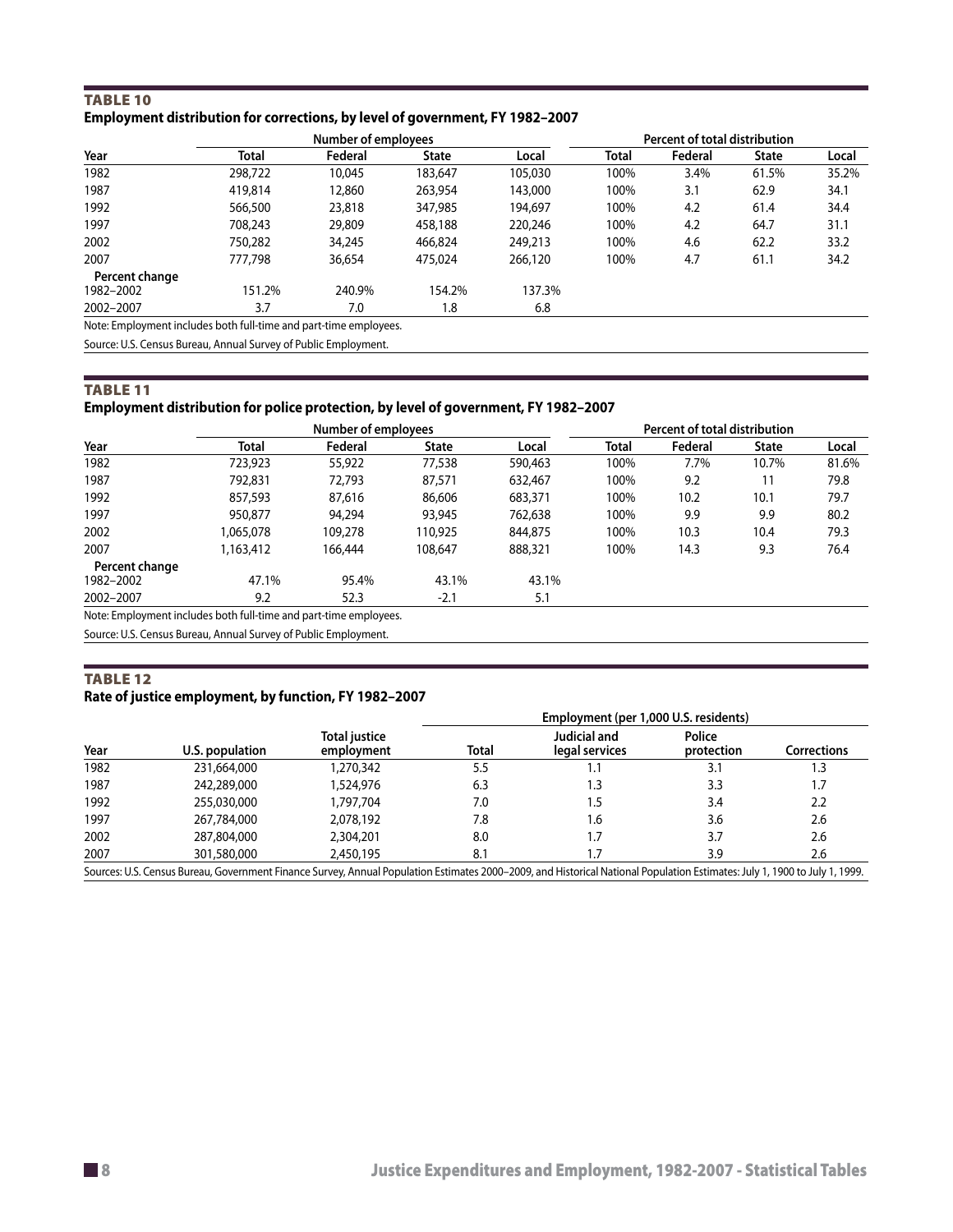# Definition of Terms

*Expenditures* include only external cash payments made from any source of funds, including any payments financed from borrowing, fund balances, intergovernmental revenue, and other current revenue. It excludes any intragovernmental transfers and noncash transactions, such as the provision of meals or housing of employees. It also excludes retirement of debt, investment in securities, extensions of loans, or agency transactions.

*Direct expenditures* are all expenditures except those classified as intergovernmental. It includes direct current expenditures (e.g., salaries, wages, fees, and commissions and purchases of supplies, materials, and contractual services) and capital outlays (e.g., construction and purchase of equipment, land, and existing structures). Note that capital outlays are included for the year in which the direct expenditure is made, regardless of how the funds are raised (e.g., bond issue) or when they are paid back.

*Intergovernmental transfers* are the sum of payments made from one government entity to another, including grants-inaid, shared revenues, payments in lieu of taxes, and amounts for services performed by one government for another on a reimbursable or cost-sharing basis (e.g., payments by one government to another for boarding prisoners). It excludes amounts paid to other governments for purchase of commodities, property, or utility services.

*Employees* are all persons on government payrolls during the pay period including March 15, 2007. They include all paid officials and persons on paid leave, but exclude unpaid officials, persons on unpaid leave, pensioners, and contractors.

# Methodology

The Justice Expenditure and Employment Extracts (JEE) series is an annual data collection published by the Bureau of Justice Statistics (BJS). Data presented are extracted from the U.S. Census Bureau's *Government Finance Survey* and *Annual Survey of Public Employment*. This report includes federal, state, and local (e.g., city, county, municipal, and township) government direct expenditures and employment for three justice functions: police protection, corrections, and judicial and legal services.

Intergovernmental transfers are excluded to avoid the inflation of expenditures that would result from the adding of intergovernmental transfers plus the direct expenditure of the funds by the recipient government. In addition, intergovernmental transfers themselves may be duplicated. The federal government may transfer money to a state, which then divides that money among localities, causing duplication in the counting of intergovernmental transfers. This also makes it difficult to determine the original source of the intergovernmental transfer. Funds received through

*Police protection* is the justice function of enforcing the law, preserving order, and apprehending those who violate the law, whether these activities are performed by a city police department, sheriffs' office, state police, or federal law enforcement agency such as the Federal Bureau of Investigation (FBI) or the Drug Enforcement Administration (DEA). Private security police are outside the scope of the survey.

*Judicial and legal services* include all civil and criminal courts and activities associated with courts such as law libraries, grand juries, petit juries, court reporters, judicial councils, bailiffs, and probate functions. It also includes the civil and criminal justice activities of the attorneys general, district attorneys, state's attorneys, and their variously named equivalents and corporate counsels, solicitors, and legal departments with various names. It excludes legal units of noncriminal justice agencies, whose functions may be performed by legal services departments in other jurisdictions (e.g., a county counsel).

*Corrections* involves the community supervision, confinement, and rehabilitation of adults and juveniles convicted of offenses and the confinement of persons awaiting trial or adjudication. It includes the costs of operation and employment for jails, prisons, probation and parole offices, pardon proceedings, and correctional administrations. Data for institutions with authority to hold prisoners beyond arraignment (usually 48 hours or more) are included in this definition.

intergovernmental transfers are ultimately captured in the receiving government's direct expenditures.

## **Data collection**

This report includes data in 5-year increments from 1982 to 2007. Data were obtained for the federal government, every state government, and all local governments. Beginning in 1997, expenditure data for the federal government were obtained from the *Budget of the United States Government* using the definitions contained in the federal budget. Prior to 1997, the U.S. Census Bureau compiled expenditures from the federal budget according to Census definitions. Federal government employment data were obtained from the U.S. Office of Personnel Management records.

Expenditures for state as well as local large county and city governments were compiled by U.S. Census Bureau representatives from government audits, budgets, and other financial reports with the advice of state and local officers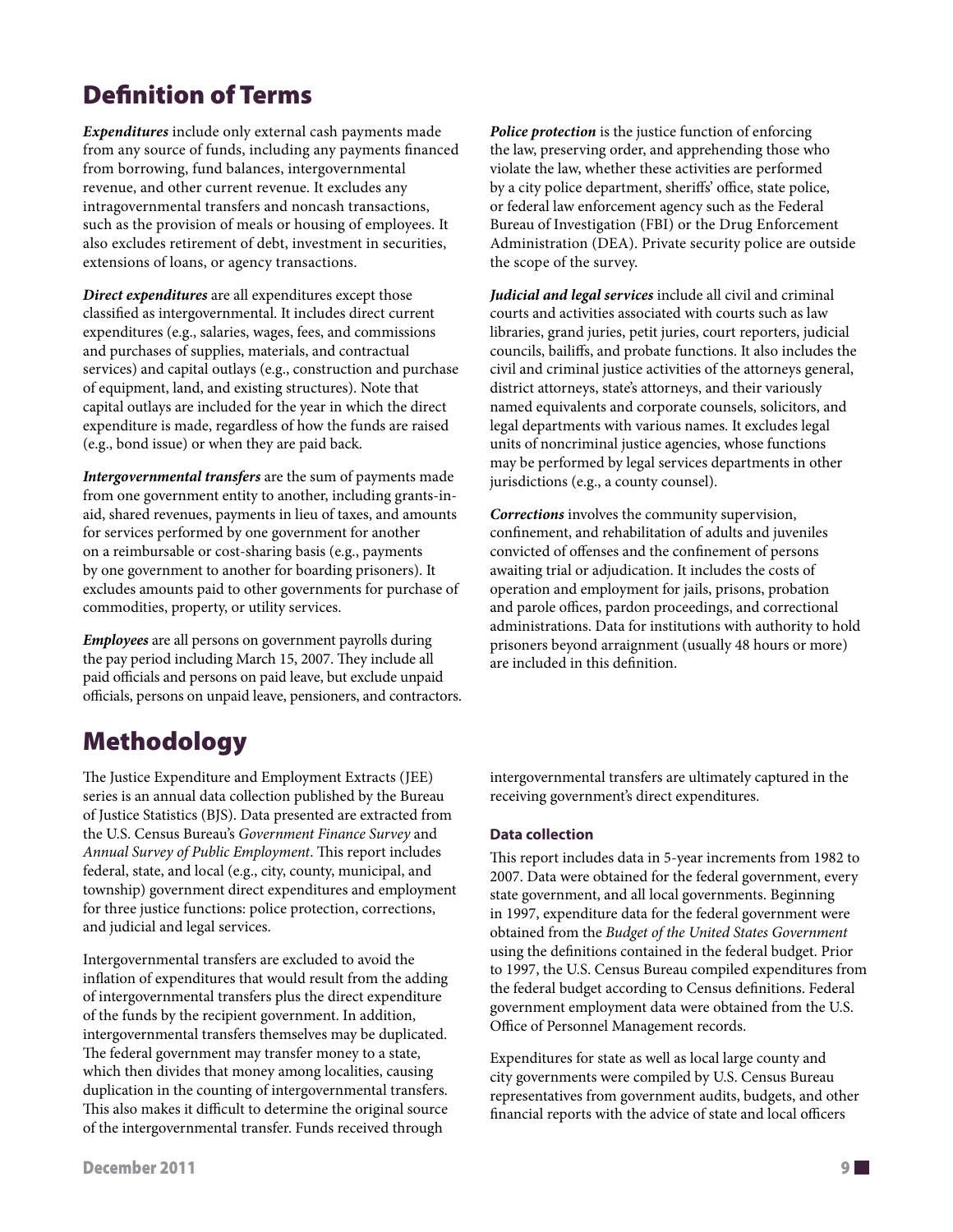and employees. The information from these reports was then placed into expenditure categories using the U.S. Census Bureau's classification system. The data were verified with government officials before being released. Data from other localities were collected from state central collections and through mail surveys to local governments. State and local employment data were collected through a mail survey of all state and local departments, agencies, and institutions. The *Government Finance Survey* is available on the U.S. Census Bureau's website at http://www.census.gov/govs/.

#### **Response rates, imputation, and standard errors**

The response rates for localities are presented in the methodology sections of each year's collection, available on the BJS website. Prior to 1994, the U.S. Census Bureau imputed data of nonresponding jurisdictions from previous years' data to estimate national, state, and local totals. From 1994 to 2007, the U.S. Census Bureau imputed data from similar nonresponding jurisdictions to estimate national, state, and local totals.

#### **Other BJS employment and expenditure collections**

The data here differ from other BJS series, which also collect agency-based employment and expenditure data, due to different units of analysis and data collection purposes. All other collections provide more detailed employment data with a more narrow scope than the JEE. Some other collections also include expenditure data with varying levels of detail. These include—

- The *Law Enforcement Management and Administrative Statistics* (LEMAS), which collects operating expenditure data and the number of sworn and civilian personnel for law enforcement agencies. Unlike the JEE, LEMAS classifies expenditures and employment by type of agency as opposed to function. For example, transit police for a transportation agency are coded as transportation personnel in LEMAS but as police protection personnel in the JEE. Further discussion of LEMAS is accessible on the BJS website at http://bjs.ojp.usdoj.gov/index. cfm?ty=dcdetail&iid=248.
- The *National Census of State Court Prosecutors* (NCSP), which collects employment and expenditure data on prosecutors' offices in state court systems. It provides detail on the number and type of staff in prosecutors' offices, including number and types of prosecutors and number of other staff such as investigators and victim advocates. It also includes data on the annual budget of the office and the annual salary of the chief prosecutor. The data it provides are a subset of the judicial and legal services function in the JEE collection. Further discussion of the NCSP is accessible on the BJS website at http://bjs. gov/index.cfm?ty=dcdetail&iid=265.
- The *Census of Jail Facilities* (CJF), which provides the number of full- and part-time employees on the government payroll in responding jail jurisdictions. It includes the number and demographic characteristics of correctional officers and the number of other types of personnel such as administrators, professional and technical staff, clerical and maintenance staff, and educational staff. Operating costs collected by the CJF include total salaries, wages, benefits, and other operating expenditures. Capital expenditures for jail jurisdictions include construction costs; equipment, such as vehicles, furnishings, and computers; and other capital costs, such as the purchase of land. Further discussion of the CJF is accessible on the BJS website at http://bjs.gov/index. cfm?ty=dcdetail&iid=254.
- The *Census of State and Federal Adult Correctional Facilities*, which contains the same detail on the number and types of personnel as the CJF but it lacks expenditure data. Further discussion is accessible on the BJS website at http://bjs.ojp.usdoj.gov/index.cfm?ty=dcdetail&iid=255.

#### **Adjusting for Inflation**

Government expenditures for fiscal years preceding 2007 were inflation adjusted to 2007 constant dollars, as appropriate for state and local government spending and nondefense federal spending. Annual chain-type price indices for gross domestic product were employed as divisors and unadjusted expenditures were employed as dividends to produce inflation adjusted expenditures in 2007 constant dollars.

The U.S. Department of Commerce, Bureau of Economic Analysis, developed the price indices used in all inflation adjustments, as published in the *Economic Report of the President*. For more information on price indices, see the *Economic Report of the President (2009)*, Table B-7. Chaintype price indexes for gross domestic product, 1959-2008, U.S. Government Printing Office, retrieved from http://www. gpoaccess.gov/eop/tables09.html.

Below is a comparison of total justice expenditures in nominal dollars (before adjusting for inflation) and real dollars (after adjusting for inflation).

## APPENDIX TABLE 1

#### **Total justice expenditures, by nominal and real dollars, FY 1982–2007**

| Year | <b>Nominal dollars</b><br>(in millions) | <b>Real dollars</b><br>(in millions) |
|------|-----------------------------------------|--------------------------------------|
| 1982 | \$35,842                                | \$84,129                             |
| 1987 | 58.871                                  | 114,484                              |
| 1992 | 93.777                                  | 154,912                              |
| 1997 | 129,793                                 | 189,463                              |
| 2002 | 179,580                                 | 227,672                              |
| 2007 | 227,563                                 | 227,563                              |